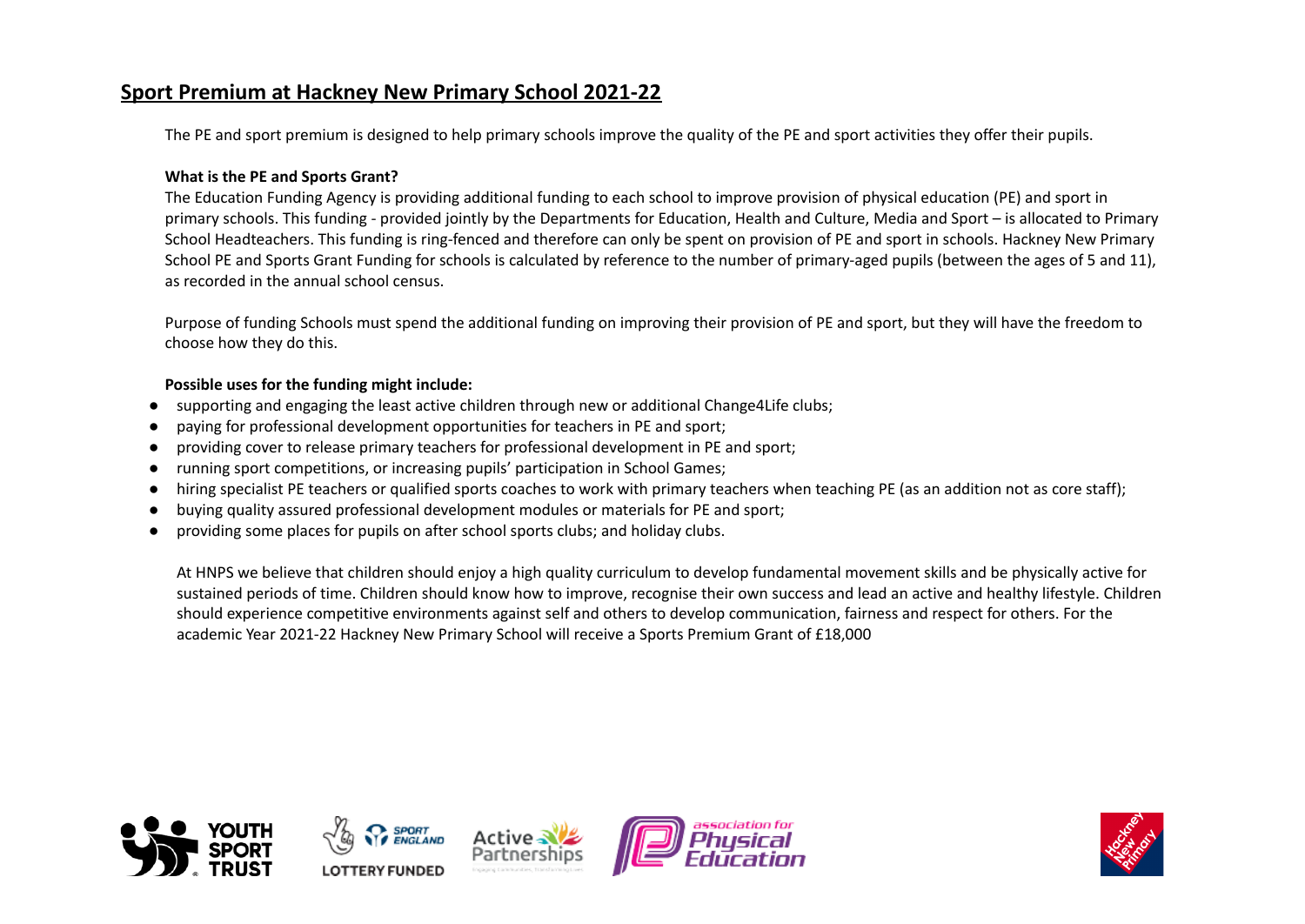| Academic Year: 2021/22                                                                                                                                                                                                    | Total fund allocated: £18,000                                                                                                                                                                                                                                | Date Updated: 19/7/21 |                                                                                                                                                                                                                                                                                                                                                 |
|---------------------------------------------------------------------------------------------------------------------------------------------------------------------------------------------------------------------------|--------------------------------------------------------------------------------------------------------------------------------------------------------------------------------------------------------------------------------------------------------------|-----------------------|-------------------------------------------------------------------------------------------------------------------------------------------------------------------------------------------------------------------------------------------------------------------------------------------------------------------------------------------------|
| Key indicator 1: The engagement of all pupils in regular physical activity - Chief Medical Officers guidelines recommend that primary<br>school pupils undertake at least 30 minutes of physical activity a day in school |                                                                                                                                                                                                                                                              |                       |                                                                                                                                                                                                                                                                                                                                                 |
| Intent                                                                                                                                                                                                                    | Implementation                                                                                                                                                                                                                                               | Funding allocated     | Impact                                                                                                                                                                                                                                                                                                                                          |
| <b>Active Breaktime Circuits</b>                                                                                                                                                                                          | All staff to have training. PE lead to deliver<br>activities that will permit all children to<br>admission. A platform of activities to be<br>created for children to access with and<br>without equipment. To develop Sports<br>leaders in each year group. | £5,000                | Better subject knowledge<br>for teachers and support<br>staff to take a more active<br>role in lessons and<br>playtimes with structured<br>activities<br>Lunchtimes/playtime run<br>smoothly, children are<br>active<br>Behaviour has improved<br>particularly at lunch times<br>and this has led to<br>improved learning in the<br>afternoons. |
| <b>Active Travel</b>                                                                                                                                                                                                      | Junior Road Safety to be put in place as there<br>will be a big push and emphasis on children<br>and parents to be more active when<br>travelling to school. Lessons to teach children<br>the importance of being healthy and active.                        | £1,000                | Increased<br>self-esteem/confidence is<br>having an impact on<br>learning across the<br>curriculum.<br>Pupils really enjoy PE and<br>Sport, are very keen to<br>take part and                                                                                                                                                                   |









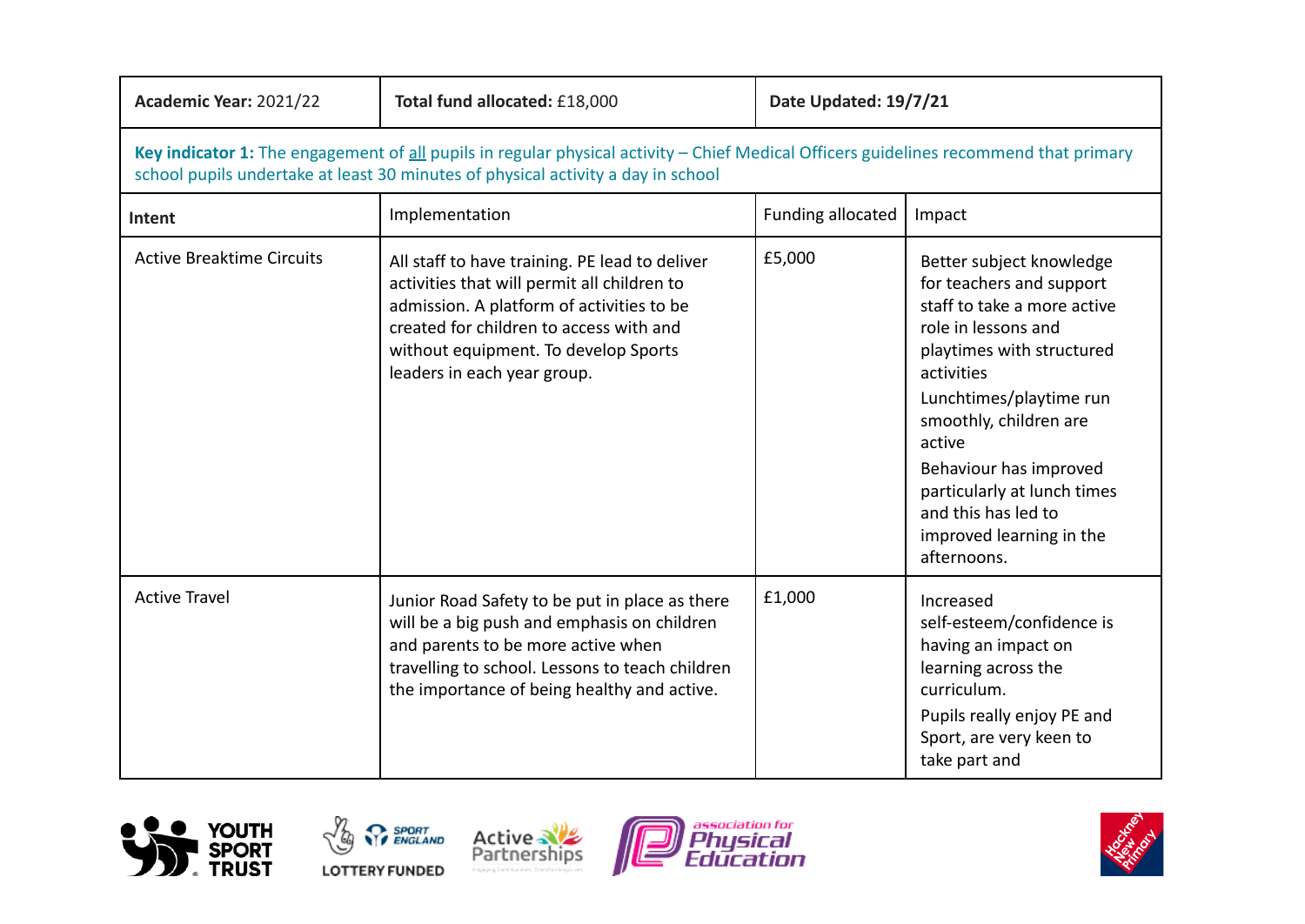|                                                                                                                                                                                                                               |                                                                                                                                                                                                                                              |                   | demonstrate a real desire<br>to learn and improve.                                                                                                                                                   |
|-------------------------------------------------------------------------------------------------------------------------------------------------------------------------------------------------------------------------------|----------------------------------------------------------------------------------------------------------------------------------------------------------------------------------------------------------------------------------------------|-------------------|------------------------------------------------------------------------------------------------------------------------------------------------------------------------------------------------------|
| To invest in specialist sports<br>equipment to provide<br>sustainability for the teaching<br>of sports in school.                                                                                                             | Restock and replace old equipment.<br>Purchase new equipment to ensure<br>children have more access due to covid<br>restrictions.                                                                                                            | £500              | Access to high quality<br>teaching and learning<br>through having a wide<br>range of equipment.<br>All children are able to<br>participate in PE lessons,<br>active breaks and active<br>lunchtimes. |
| To purchase additional PE kits<br>for families who do not have<br>the funds to access                                                                                                                                         | Purchase a wide variety of PE uniforms to add<br>to current stock.                                                                                                                                                                           | £2,700            | Allow all children to be able to<br>actively participate in PE<br>lessons.                                                                                                                           |
| Key indicator 2: The profile of PESSPA being raised across the school as a tool for whole school improvement                                                                                                                  |                                                                                                                                                                                                                                              |                   |                                                                                                                                                                                                      |
| <b>Intent</b>                                                                                                                                                                                                                 | Implementation                                                                                                                                                                                                                               | Funding allocated | Impact                                                                                                                                                                                               |
| Increase opportunities for<br>physical activity at lunchtime<br>Ensure playgtimes provide<br>engaging range of physical<br>activity during lunchtimes<br>Ensure children's fitness levels<br>increase, alongside an increased | CPD for midday supervisors, focusing on<br>developing their confidence to run a range of<br>active games.<br>Training for playground leaders provided to<br>enable them to actively engage pupils through<br>organised games and activities. | £1,500            | Increase in physical<br>engagement during lunchtimes<br>Less active children more<br>engaged in physical activity,<br>fitness levels increase.                                                       |









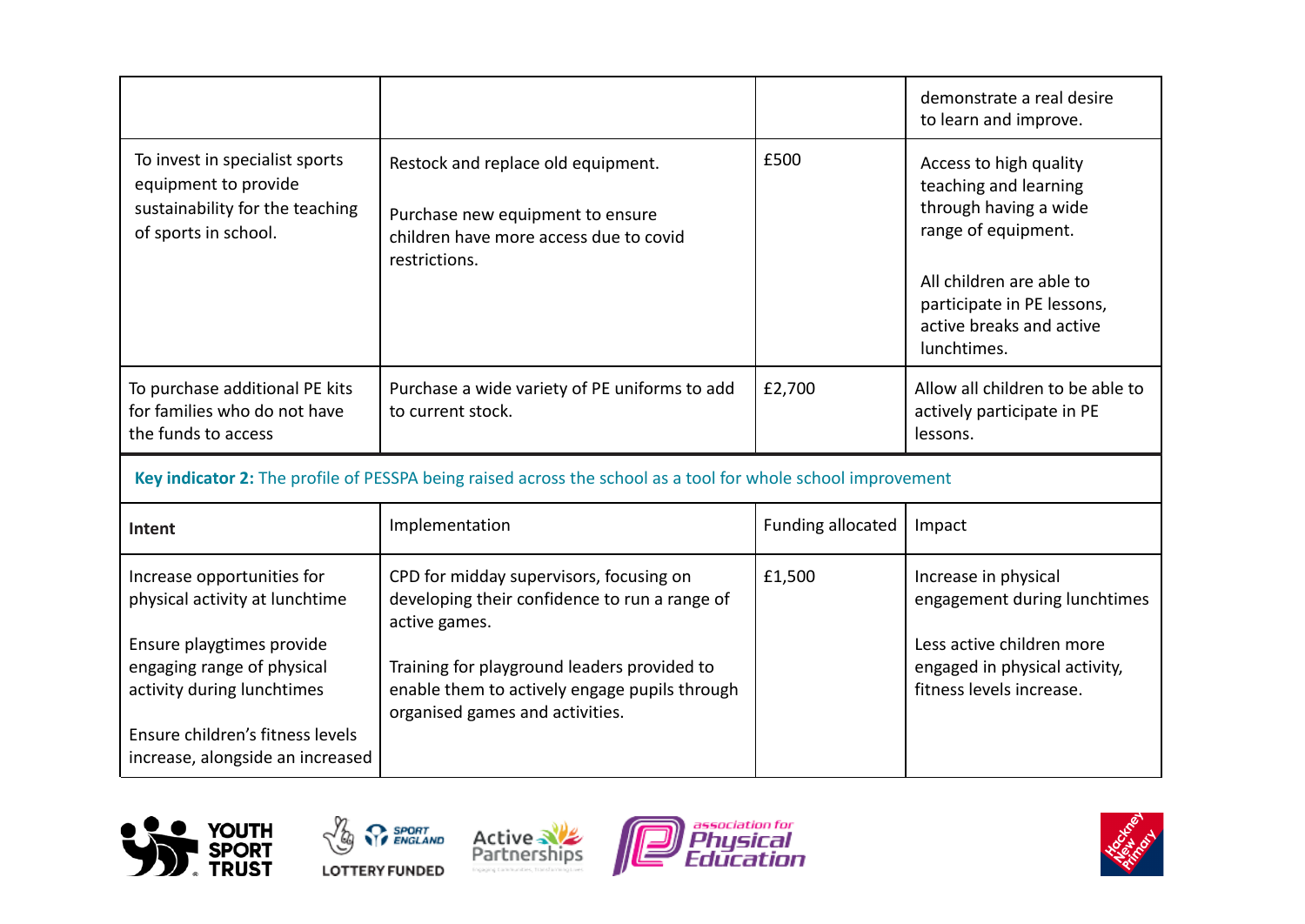| understanding of physical<br>activity and a healthy lifestyle.                                                                                                                                                                                                                                                                                                                                                  |                                                                                                                     |                   |                                                                                                                                                                                                               |
|-----------------------------------------------------------------------------------------------------------------------------------------------------------------------------------------------------------------------------------------------------------------------------------------------------------------------------------------------------------------------------------------------------------------|---------------------------------------------------------------------------------------------------------------------|-------------------|---------------------------------------------------------------------------------------------------------------------------------------------------------------------------------------------------------------|
| To improve provision for active<br>lunchtimes and fitness breaks.                                                                                                                                                                                                                                                                                                                                               | Restock and replace lunchtime play equipment.<br>Marking soft and hard play areas with games<br>and field markings. | Same as above     | Increased variety of active play<br>options encouraging children to<br>participate in a selection of<br>games/activities.<br>Fitness breaks allow for<br>targeted practise of core PE<br>skills being taught. |
| To recognise and close possible<br>gaps of children in Years 6 so<br>that they are meeting the<br>national curriculum<br>requirement to swim<br>competently, confidently and<br>proficiently over a distance of at<br>least 25 metres, use a range of<br>strokes effectively and perform<br>safe self rescue in different<br>water-based situations.<br>To provide a comprehensive<br>swimming program for KS2. | Catch up programs for children with gaps in<br>swimming due to covid.<br>Provide swimming lessons for upper KS2     | £4500             | Children will meet national<br>requirements.                                                                                                                                                                  |
| Key indicator 3: Increased confidence, knowledge and skills of all staff in teaching PE and sport                                                                                                                                                                                                                                                                                                               |                                                                                                                     |                   |                                                                                                                                                                                                               |
| Intent                                                                                                                                                                                                                                                                                                                                                                                                          | Implementation                                                                                                      | Funding allocated | Impact                                                                                                                                                                                                        |









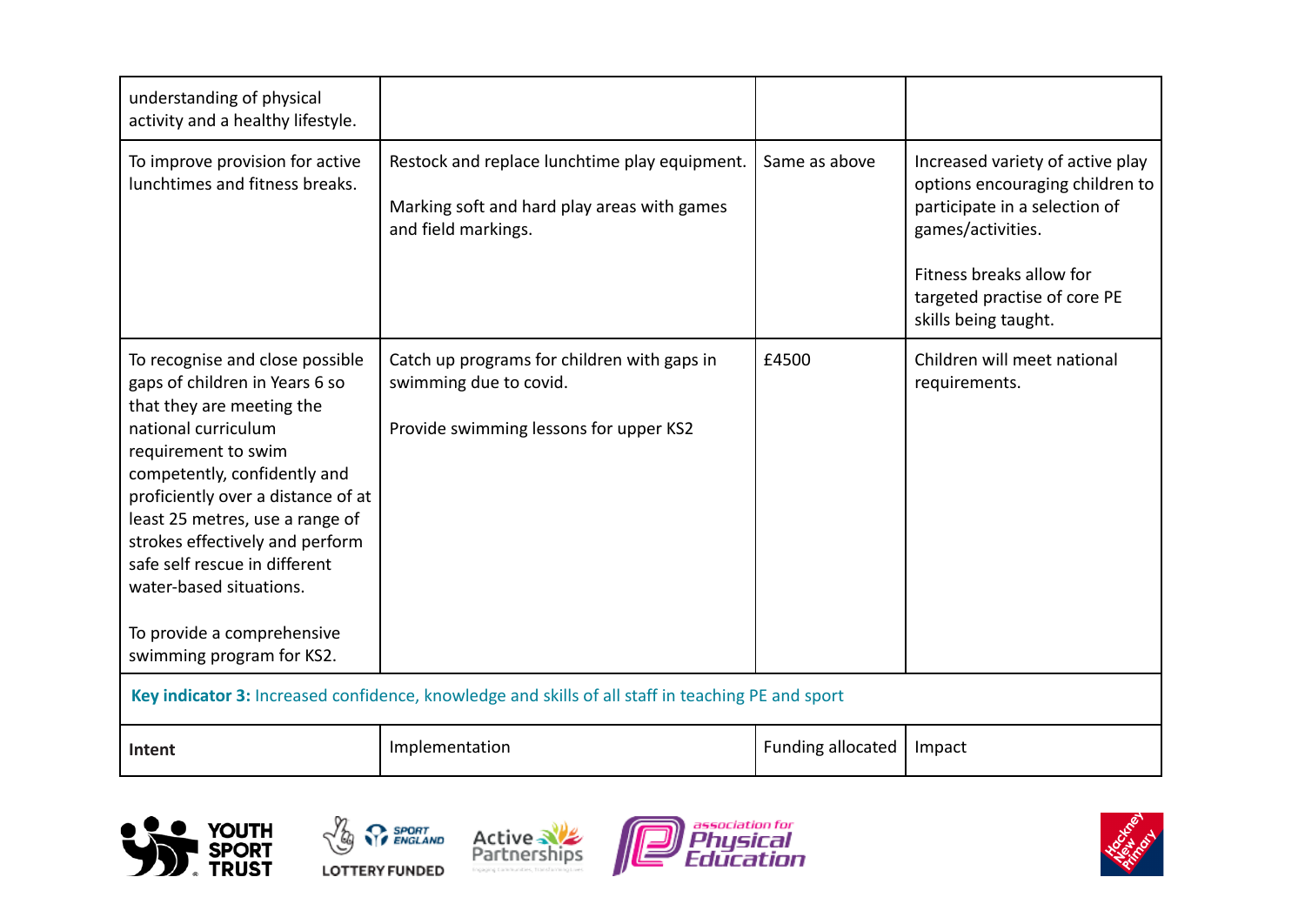| To develop staff's confidence in<br>planning, teaching and<br>assessing Physical Education.                                                                                                     | PE lead to work alongside colleagues to<br>implement new curriculum. New scheme of<br>work is embedded with a clear curriculum<br>map across all year groups. Staff are trained<br>appropriately to ensure quality of teaching.<br>PE lead to monitor and evaluate quality of<br>teaching, learning and assessment across the<br>school in all areas of the curriculum.<br>PE lead to monitor and evaluate impact of<br>training on colleagues through observations.<br>HLTA cover for PE lead to enable time out of<br>class to implement the above statements. | £1,000                   | Confident teachers deliver<br>high quality teaching to<br>children.                                                |
|-------------------------------------------------------------------------------------------------------------------------------------------------------------------------------------------------|------------------------------------------------------------------------------------------------------------------------------------------------------------------------------------------------------------------------------------------------------------------------------------------------------------------------------------------------------------------------------------------------------------------------------------------------------------------------------------------------------------------------------------------------------------------|--------------------------|--------------------------------------------------------------------------------------------------------------------|
| Key indicator 4: Broader experience of a range of sports and activities offered to all pupils                                                                                                   |                                                                                                                                                                                                                                                                                                                                                                                                                                                                                                                                                                  |                          |                                                                                                                    |
| Intent                                                                                                                                                                                          | Implementation                                                                                                                                                                                                                                                                                                                                                                                                                                                                                                                                                   | <b>Funding allocated</b> | Impact                                                                                                             |
| To provide opportunities for all<br>children to participate in a<br>diverse range of school sports<br>and extracurricular activities<br>through after school clubs,<br>competitions and events. | Provide funds for children to partake in<br>afterschool sporting activities.<br>Pupils given the opportunity to train in teams<br>for competitive sports competitions.                                                                                                                                                                                                                                                                                                                                                                                           | £800                     | Promote active lifestyle in and<br>outside of schooling.<br>Promote positive sporting<br>attitudes in competition. |

**Key indicator 5:** Increased participation in competitive sport